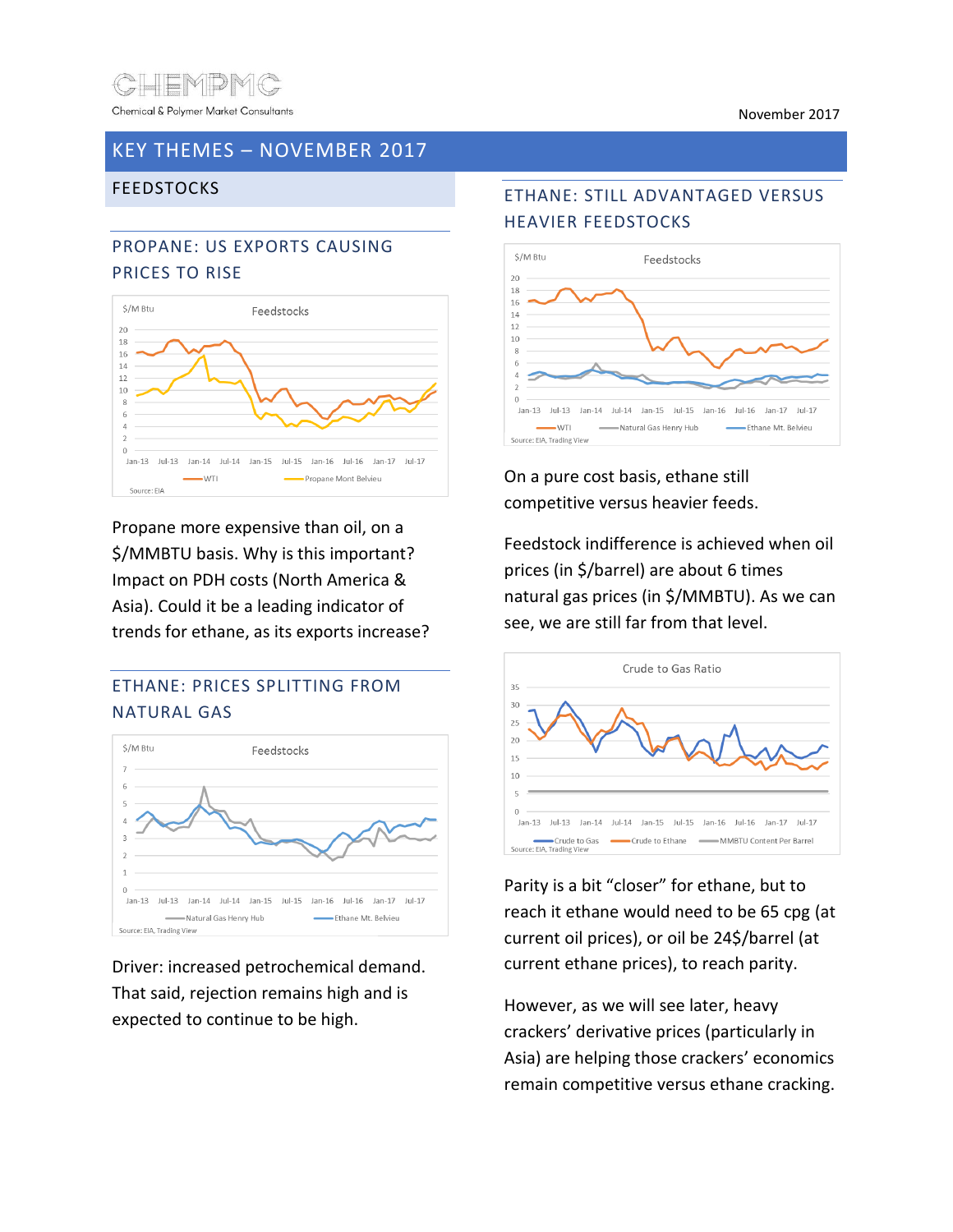

Chemical & Polymer Market Consultants

#### OLEFINS

November 2017

# ETHYLENE IN ASIA > ETHYLENE IN NORTH AMERICA



Ethylene in Asia is expensive! Or, looking from the other end of the viewing glass – ethylene in North America is cheap!

Excess supply driving down ethylene prices in the U.S. The result is that heavy cracking economics in Asia are attractive versus ethane cracking in North America.

#### GLOBAL PROPYLENE PRICES ALIGNED



In the case of propylene, supply tightness (related to the lightening of crackers) and absence of an advantaged cost region results in well-aligned global propylene prices.

#### P/E RATIOS: LOOKS CAN BE DECEIVING



P/E ratios higher than parity in the U.S and lower than parity in Asia should, in theory, make propylene derivatives, and particularly PP, competitive in Asia and not competitive in the U.S.

As we will see, the impact is much subtler in polyolefins. Ratios are being impacted by the very competitive ethylene prices in North America.



In the case of Asia, ethylene is being propped up by HDPE (or is it the other way around?).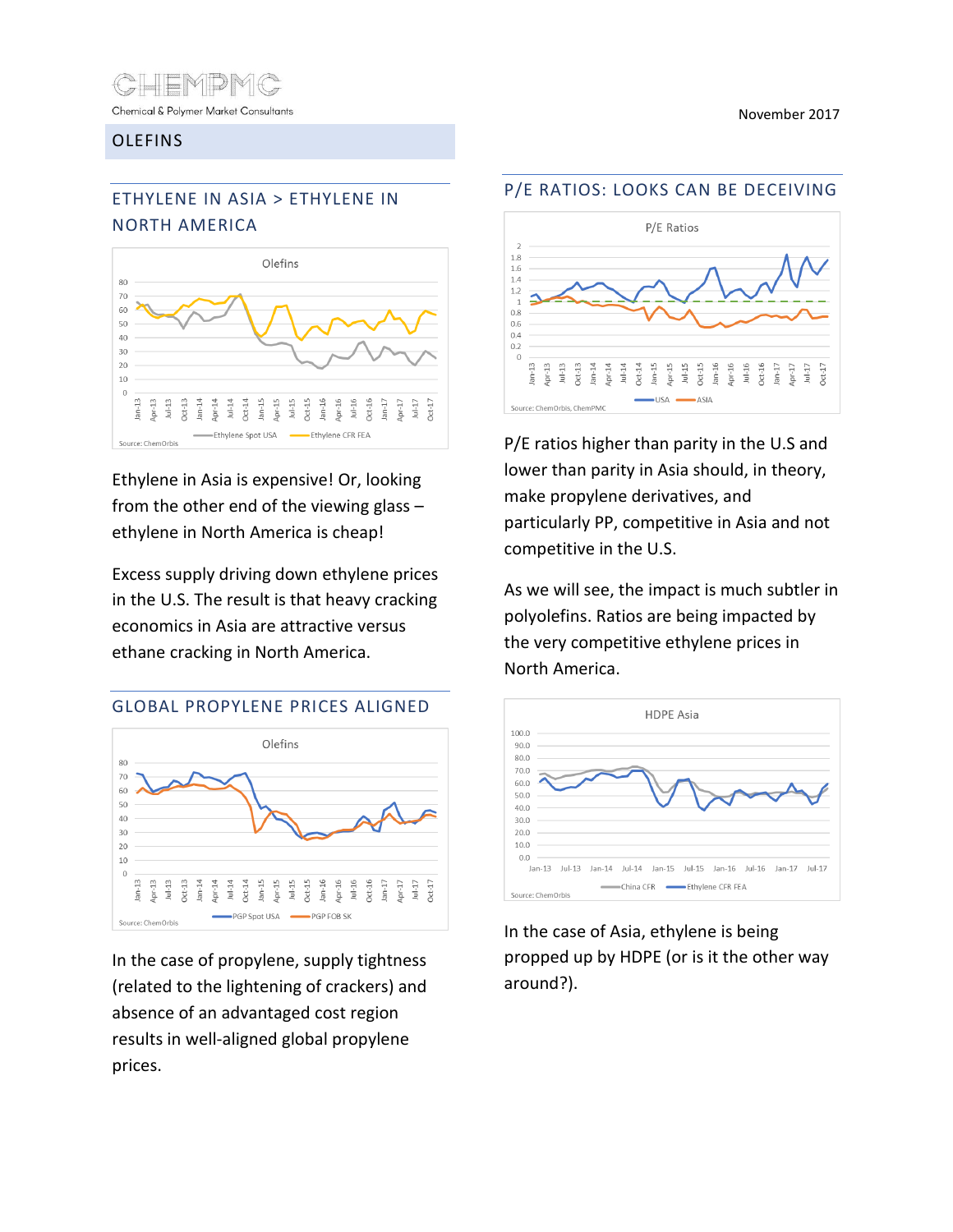

#### POLYMERS

# STRONG PROFITABILITY IN NORTH AMERICA



Non-integrated margins in North America continue to be very strong. For PP, lack of investments and an improvement in propylene's supply situation help.



For PE, the excess supply of ethylene helps non-integrated polyethylene margins. Globalized (and high) PE prices also help.



November 2017 PP Prices are less globalized; oversupply in Asia and tightness in North America keep the spread open



#### A MIXED PROFITABILITY BAG IN ASIA



PP, despite being somewhat oversupplied due to China becoming self-sufficient, is seeing some non-integrated margins in the chain.



PE margins, on the other hand, are being kept tight by producers.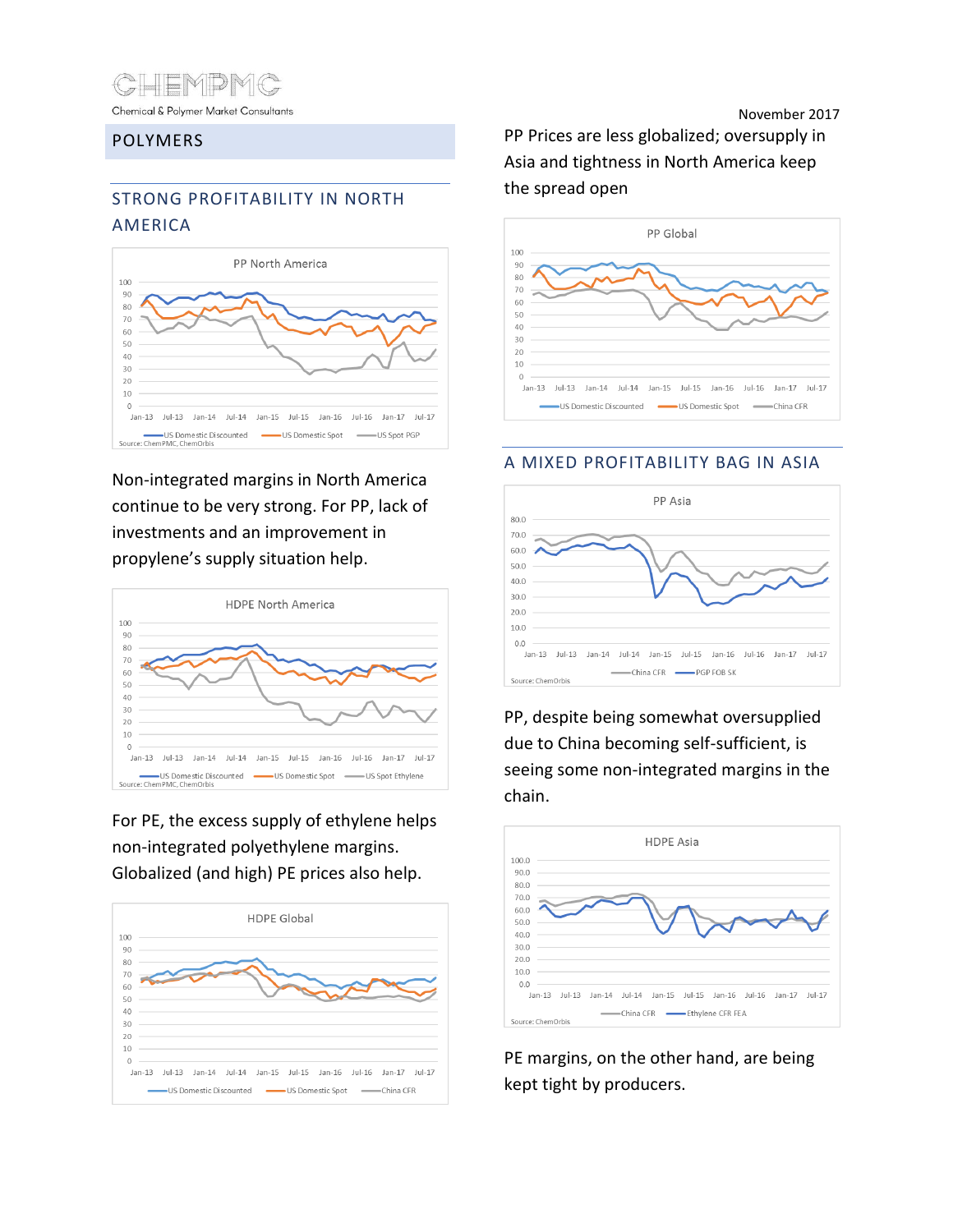

Chemical & Polymer Market Consultants

It's hard to tell what drives what, but what's sure is that producers are keeping PE and ethylene prices close. The concept: try to avoid losing margins to over-eager sales managers (can't drop a price if the margin is zero, can you?)

# PP/HDPE RATIOS: NOT AS BAD AS WHAT OLEFINS SEEMED TO INDICATE



Polyethylene and Polypropylene much closer to parity that would have been expected, based on the P/E ratios. And the polymer ratios are converging to 1.

### PP in North America moving higher (tight), PE stable to lower.



PP in Asia had moved lower than PE (oversupply) but the spread is tightening in recent months.



# NORTH AMERICA PE KEEPING MOST OF THE MONEY IN THE VALUE CHAIN



Margins for ethane integrated HDPE sales remain extraordinary. Low ethane prices and high domestic PE prices in North America make for a killer combination. PE enjoys the larger share of margin.



That said, non-integrated margins are not too shabby. There are no non-integrated PE producers in North America, but, if there were, their margins would be approaching

November 2017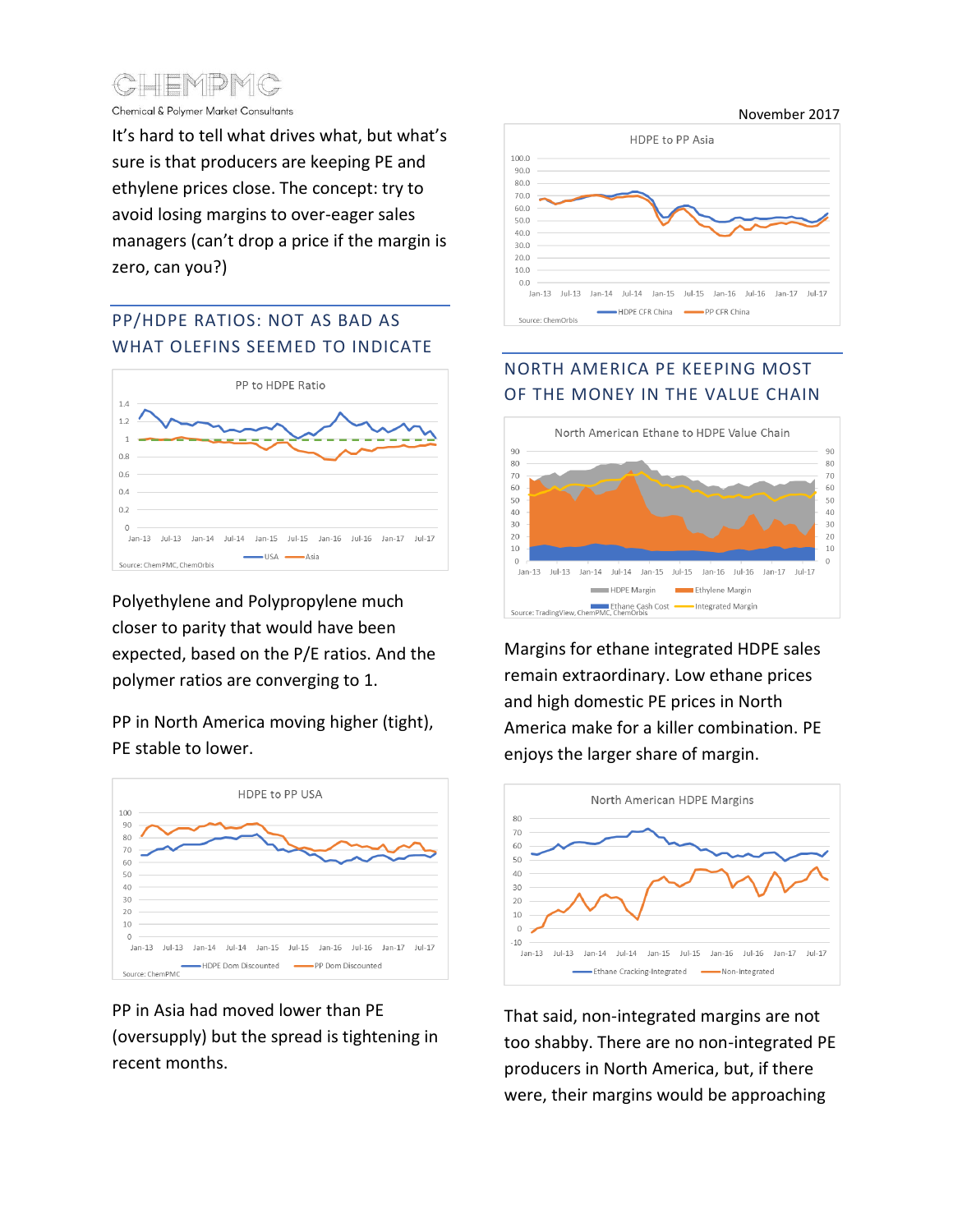

Chemical & Polymer Market Consultants

those of non-integrated producers. This is a change for the industry, that traditionally kept most of its margin on the olefin side of the fence.

#### PDH IN NORTH AMERICA: STILL ATTRACTIVE, BUT LESS SO…



Improved propylene supplies (which resulted in lower propylene prices) and higher propane prices have reduced the attractiveness of PDH-integrated PP production. Most of the margin is being kept in the polymer side of the equation.



What's more, margins for non-integrated PP producers are aligned with PDHintegrated margins. This makes hard to justify PDH-integrated PP investments in the US Gulf Coast. Canadian projects are different, as those see significantly lower propane price than the price in the U.S. Gulf November 2017

Coast. But… what if propane exports out of Canada take flight? They would require investments in logistical infrastructure, but that does not mean they won't happen. Long-term contracts for propane supply are "de rigueur" in those cases.

# ASIA PDH WITH IMPORTED PROPANE – DOES IT MAKE SENSE?



Looking at PDH-integrated units in Asia using North American imported propylene, the economics of those projects don't seem to make sense. Rising propane prices together with lower PP prices are not boding well for these investments.

A comparison of the margin for PDHintegrated versus non-integrated facilities shows that since mid-2015 it has made more sense to buy propylene than to run a PDH unit using imported propane.